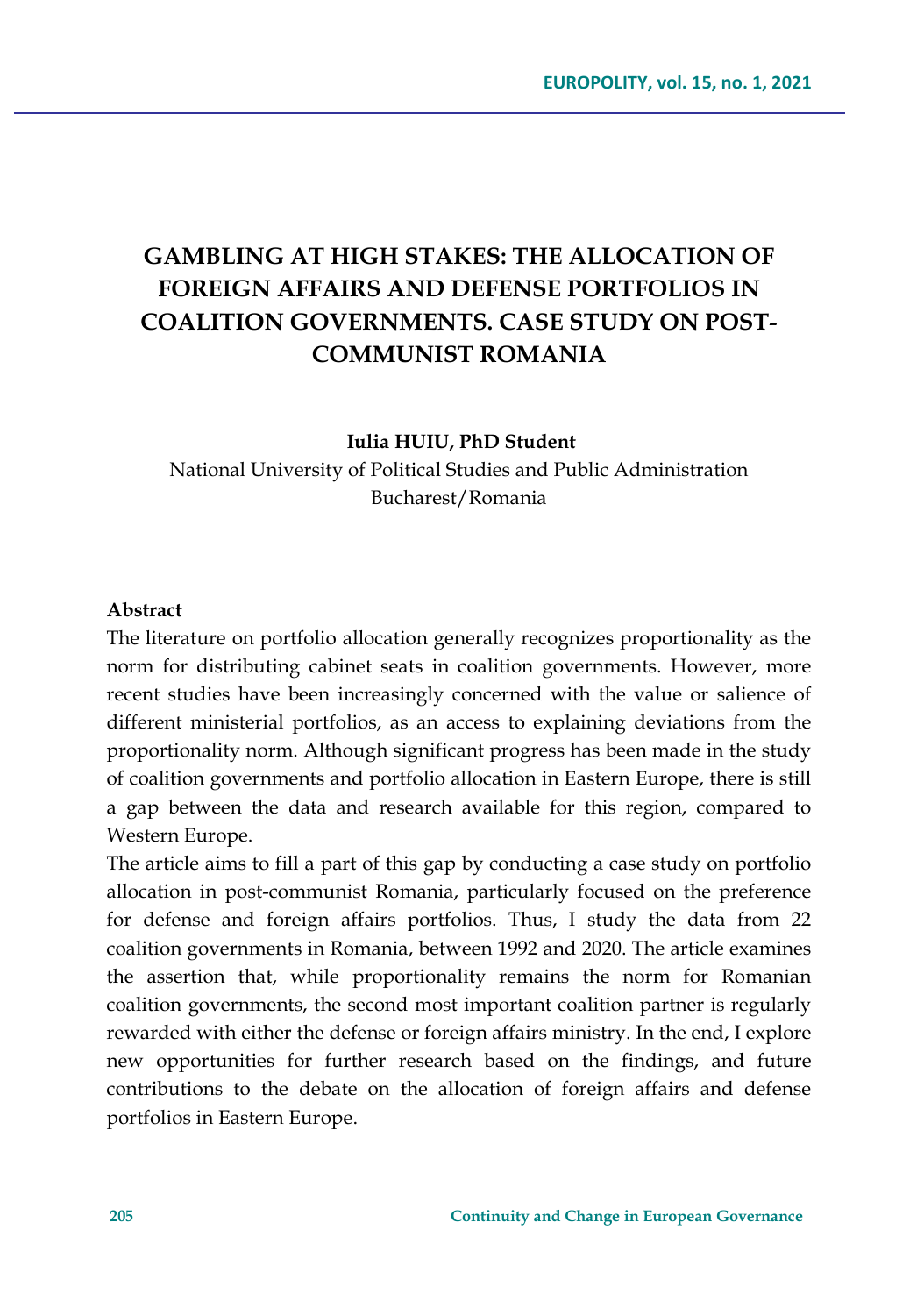#### **Keywords**

Coalition government; portfolio salience; proportionality; foreign affairs and defense portfolios.

## **1**.**INTRODUCTION**

*"…distributing accountability at the level of government, locally and within other executive structures derives directly from the weight each party has, following the popular vote…Respecting this proportionality is the only democratic way in which their own electorate can be represented, and its interests can and must be promoted. Therefore, this is not about bargaining, but following some principles."* (Press release following the coalition government meeting between the Democratic Convention of Romania, the Social-Democratic Union and the Democratic Union of Hungarians, April, 23, 1997)

Following the 1996 elections in Romania, which resulted in the first alternation of power after the fall of communism and in the first coalition government with multiple parties of similar size, a previously rarely used word in the domain of politics became all too familiar for the media and the public opinion: "algorithm". Coalition governments were not new per se in postcommunist Romania, but the type of coalition cabinet emerging from the 1996 elections, and the ongoing negotiations between political parties in distributing offices and then in implementing policies was rather uncharted territory. Before the 1996 elections, the government had been dominated by one major left-wing party, initially named the National Salvation Front, then Social Democracy Party of Romania, only to become later the Social Democratic Party (PSD). The size of the party allowed it to form by itself a viable cabinet, both after the 1990 elections, when it gained a large majority, and after the 1992 election. For a part of the 1992-1996 term, the social-democrats decided to include another small party in the cabinet. Nevertheless, their survival in office had never actually been in question or depended on extensive negotiations within a coalition.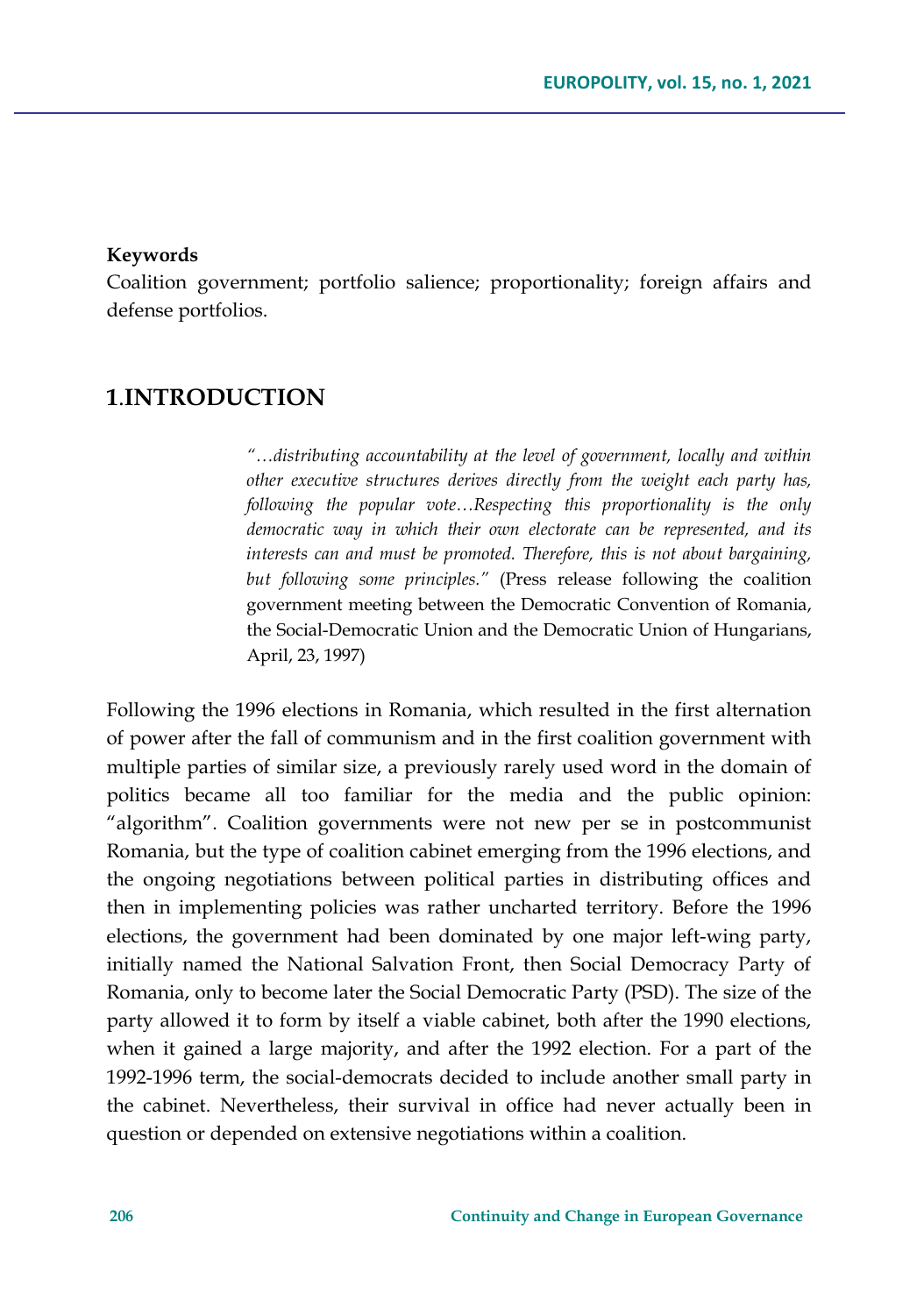Under these circumstances, it was only after 1996 that one of the most constant features of multi-party democratic systems – coalition governments – came to be on full display in the newly emerging Romanian democracy. In their extensive work on the early years of transition in Romania, Pavel and Huiu noted, citing research interviews with political leaders at the time, that the so-called "algorithm" replaced the debates on policy priorities, and became a pervasive source of tensions inside the coalition, as well as a major reason for criticism from the media. In actuality though, the "algorithm" was nothing else than the answer to the question  $\mu$  who gets what", and the search for ensuring proportionality between the number of portfolios and executive offices, and the contribution of each political party to the majority parliamentary coalition. Far from being aberrant or concerning, this was a feature of a "pluralist normality" (Pavel and Huiu 2003, 335), which the Western multi-party system democracies had been experiencing for decades, and Romania was newly discovering.

One empirical observation of the early coalition governments was the emphasis attributed to the foreign affairs and defense portfolios. One early practice in the first years of transition in Romania was to define one or more portfolios as "state ministries", as an indication of their superior political and symbolic weight in the cabinet, and the priority assigned to those policy areas. As Romania was emerging from 50 years of communism, the aspiration of joining the Western political and security structures, in particular NATO and the European Union, became almost immediately a national priority. Being part of the North-Atlantic and European constructs became Romania's national project, which channeled unprecedented political efforts, social energies, and public enthusiasm. There were, thus, high stakes, in holding the portfolios responsible for the management of these particular national objectives.

Given such high stakes, another empirical observation points to the prominence of those who held the foreign affairs and defense portfolios. Among them, one can find a combination of profiles ranging from party presidents and vicepresidents to independent public figures and senior career officials with experience in foreign service or military.

Against this background, the current article offers a case study on Romania - an overview on the portfolio allocation in post-communist Romania – by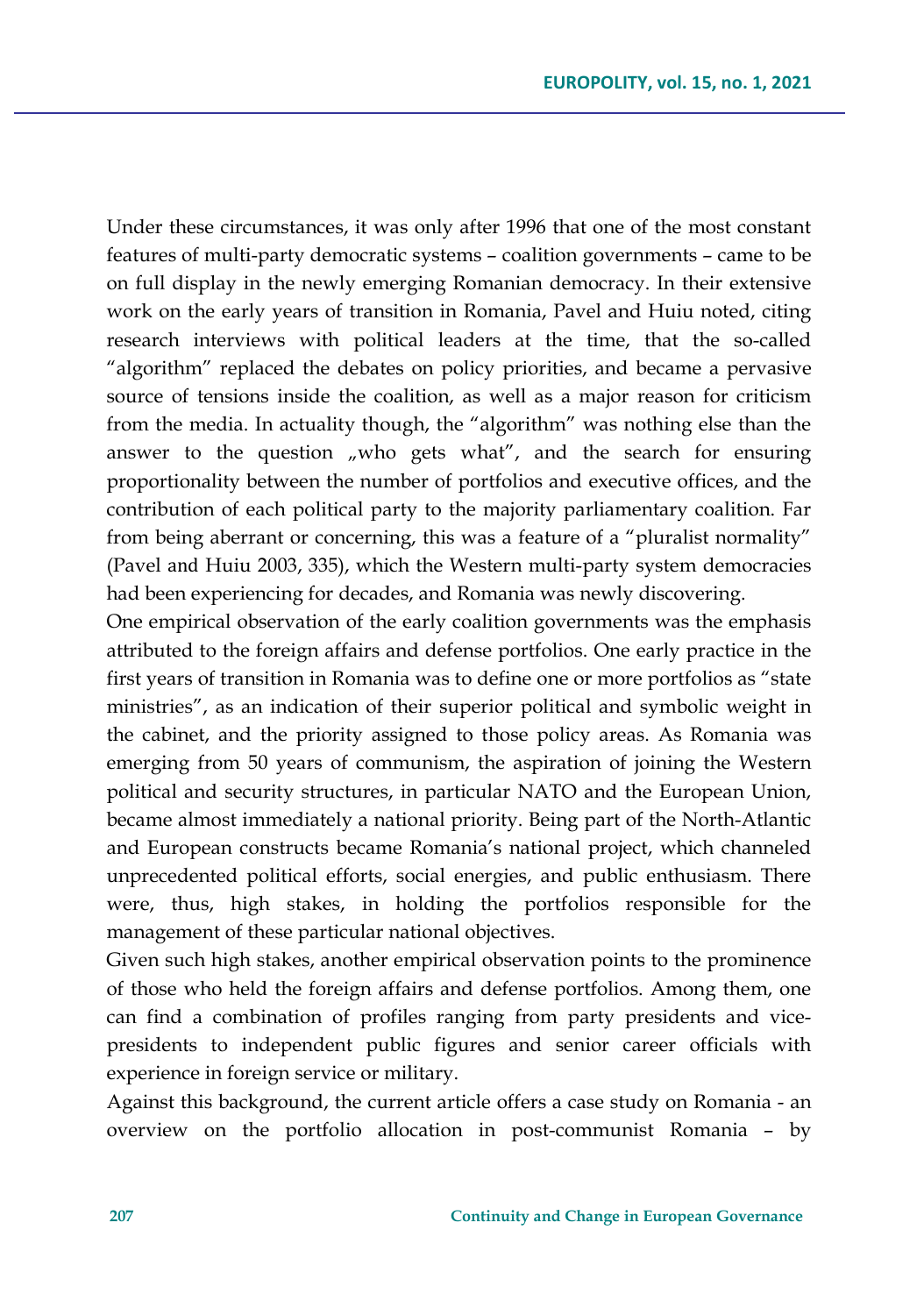addressing first its proportionality, and, inside of it, the distribution of foreign affairs and defense portfolios.

Thus, it examines the following hypothesis: *While proportionality remains the norm in coalition governments in post-communist Romania, the second most important coalition partner is more likely to get either the foreign affairs or defense ministry.* 

After reviewing the relevant literature pertaining to this research, I provide methodological and conceptual clarifications in the first part of the article. The second part is dedicated to presenting and analyzing the data, to respond to the above questions. Finally, I offer some conclusions and propose directions for future research, that could further contribute to the study of coalition governments in Eastern Europe.

## **2.LITERATURE REVIEW**

Coalition governments are one of the most prominent features of democratic life in multi-party systems. For more than half of century, generations of scholars have developed extensive both quantitative and qualitative research aiming to explain, understand and furthermore predict what coalitions are more likely to form and how their life cycle unfolds.

Gamson's proportionality norm (Gamson 1961) offers one of the earliest and most durable points of reference in how coalitions distribute portfolios between party members. It provides a logical foundation, empirically verifiable, for portfolio allocation, as each party is expected to receive a number of portfolios proportional to its number of parliamentary seats. While considered the "dominant regularity in portfolio allocation" (Verzichelli 2010, 239), the proportionality norm rather allows for a quantitative approach, in which portfolios are related to as equal. However, coalition governments do not form in a vacuum, but within an institutional framework and a given political context, that can shape the preferences and bargaining power of political actors. Moreover, not all portfolios are the same. On a pure proportionality logic, parties would be indifferent to what portfolios they get, as long as they get the appropriate number, consistent with their contribution to the legislative power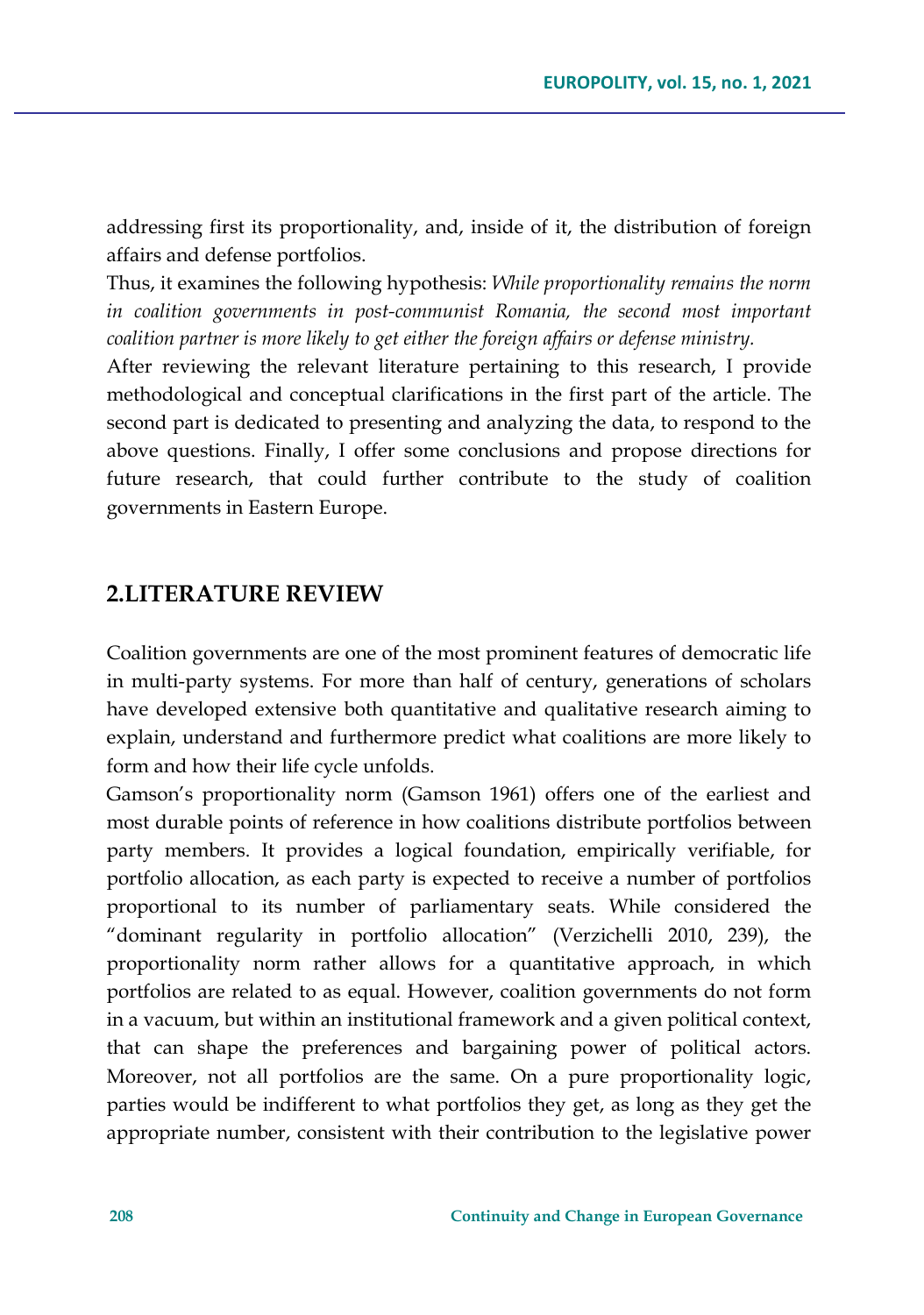of the coalition. That is not the case. While there are a number of variables that can account for deviations from the norm (Verzichelli 2010), the value or salience of different portfolios is probably the most critical. Following the seminal evidence-based research conducted by Druckman and Warwick (Warwick and Druckman 2001), measuring portfolio salience has become from a "missing piece" (Druckman and Warwick 2005) one of the most challenging, contested (Druckman and Roberts 2008) and relevant issues in coalition research.

For political, strategic, and ideological reasons, different parties prioritize specific portfolios in the coalition bargaining process (Budge and Laver 1986). Similarly, the ability of some portfolios to increase the electoral prospects of a party – which the coalition literature labels as "redistributive" portfolios - may render them more coveted than others, with foreign affairs and defense among them. (Druckman and Roberts 2008, 104)

In their extensive research on 14 Western European democracies, Warwick and Druckman (Warwick and Druckman 2001) concluded that the offices of primeminister, as well as finance, defense, interior, foreign affairs, and agriculture portfolios are more salient than the average other ministry. Although in Western Europe these portfolios are not more valuable than the next tier of six ministries, they are in Eastern Europe. This was revealed in 2008 by Druckman and Roberts (Druckman and Roberts 2008), who extended, for the first time, the study on portfolio salience with data from 12 Eastern European countries. Their overall conclusion was "the salience of portfolios is quite similar between Eastern and Western Europe", with some unexpected differences, however.

While the foreign affairs ministry remains on average the third most valuable portfolio, Druckman and Roberts anticipated a lower salience of defense ministries. The data infirmed their hypothesis. In fact, they discovered the Eastern European countries value the defense portfolio to a higher degree than the Western democracies. The "prestige" gained by the military following NATO membership could account for such a result. Within their data, Romania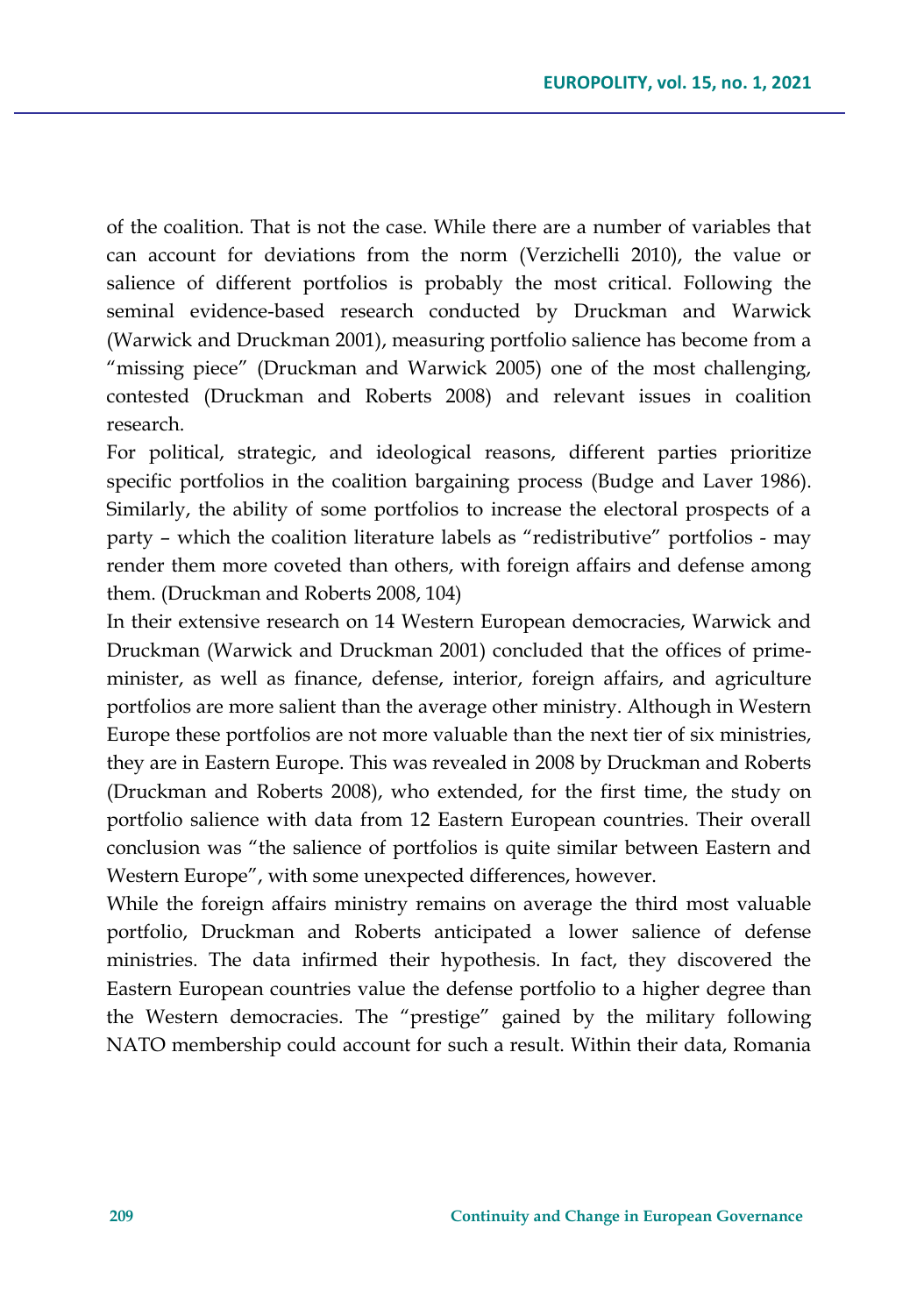stands out as assigning higher value both to Foreign Affairs and Defense portfolios than any other Eastern European country.[1](#page-5-0)

Despite the progress made in covering Eastern Europe, the region has remained under-researched and underrepresented in coalition theory. In 2019, a group of scholars led by Torbjorn Bergman, Gabriela Ilonszki and Wolfgang Muller set out to fill what they considered the "greatest gap" in coalition research (Bergman, Ilonszki and Muller 2019), by covering the entire life cycle of coalition governments in Central and Eastern Europe. Due to their effort, more recent extensive data on this region is now available. However, there is still much room for further research regarding portfolio salience in Eastern Europe and what motivates parties to request as payoff some ministries rather the others. Laurențiu Ștefan observes that in Romania the distribution of portfolios approximately followed the proportionality norm overall, with some cabinets being more unbalanced than others. (Stefan 2019, 419-420).

The challenge is now in bridging and updating the data, as well as deepening the understanding not only on who gets what in coalition governments, but also why. Inside of this broader framework, the foreign affairs portfolio has gained particular interest from scholars recently, in an attempt both to explain its salience and to predict what coalition partner is more likely to be attributed to. Thus, Kai Opperman and Klaus Brummer (Oppermann and Brummer 2020) discovered in their study on 18 European countries that only a "complex interaction of conditions" can account for the junior coalition partner receiving the foreign affairs portfolio. While they could not identify with certainty one specific set of explanatory conditions, their research pointed to the conclusion that either the relative size of the junior partner (more specifically the junior partner having a similar size with the senior partner) or the salience it attaches to foreign policy, combined with the record of having led this ministry before, are relevant for junior partners being entrusted with the foreign policy portfolio in coalitions.

<span id="page-5-0"></span><sup>1</sup> The average portfolio rating for foreign affairs is 1.45, and for defense 1.08. In the study conducted by Druckman and Roberts Romania scored 1.89 for foreign affairs, higher than any other portfolio with the exception of prime minister, and 1.51 for defense.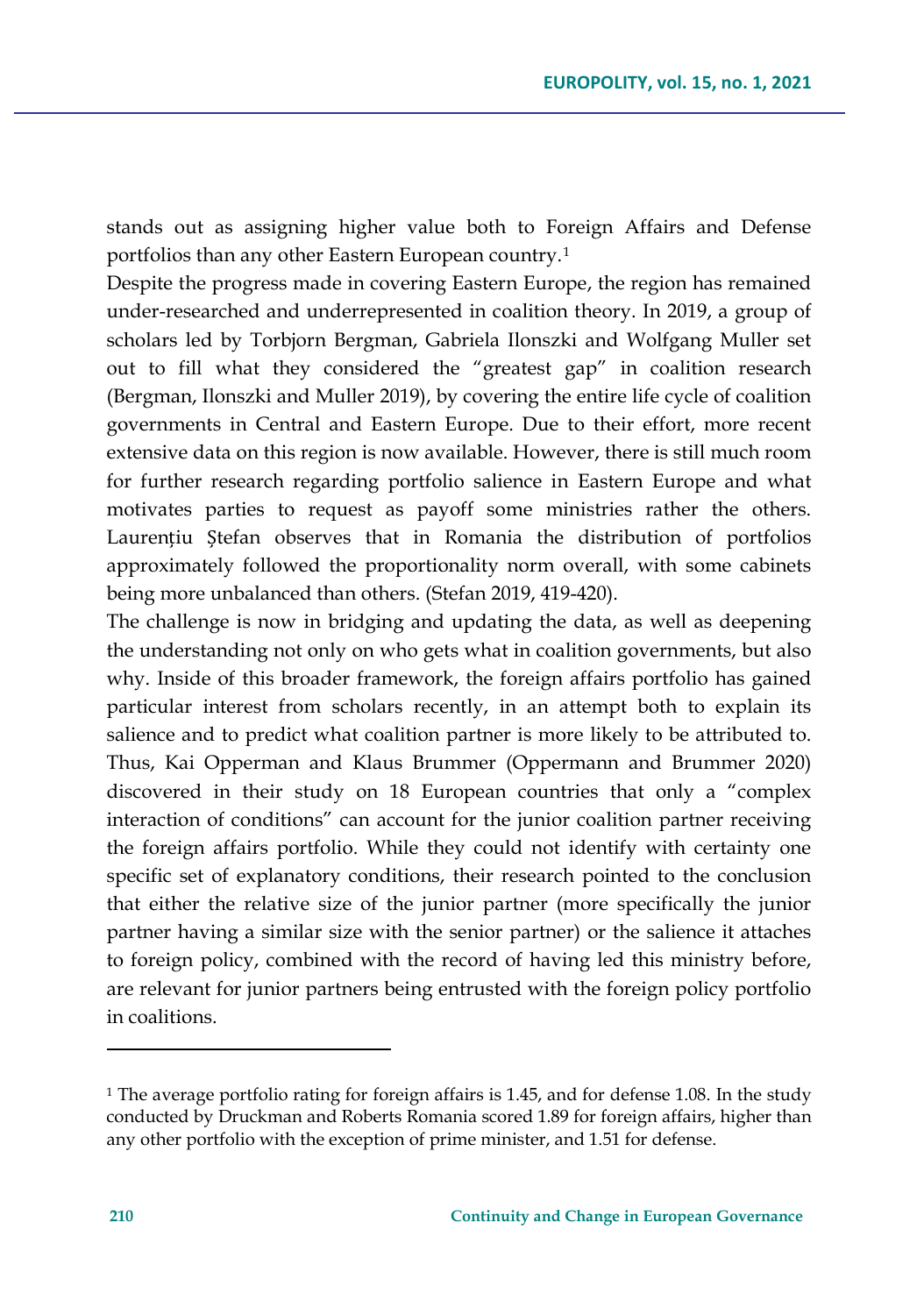What is particularly enticing about the study of foreign policy portfolio allocation is the intersection between the coalition literature and foreign policy analysis in explaining how the internal political dynamic reflects on foreign policy decision making. Both the coalition and the foreign policy analysis literature have a newly increased interest in explaining the impact of coalition arrangements on foreign policy decision making and the allocation of foreign affairs portfolios in coalition governments. (Oppermann, Brummer and Willigen, Coalition Governance and Foreign Policy Decision Making 2017).

It is beyond the purpose of this article to provide extensive research on portfolio allocation in Romania or fully explain the saliency of foreign affairs and defense portfolios. This article is rather taking on the challenge to extend the existing research, by incorporating more data from a single country setting – Romania, and including the allocation of another high-profile ministry – defense, besides the more research foreign affairs one.

### **3.METHODOLOGICAL AND CONCEPTUAL FRAMEWORK**

This article analyses the Romanian coalition cabinets from 1992, the first postcommunist elections organized under a new Constitution and starting a 4 years electoral cycle, to the most recent completed electoral cycle (2020). A coalition includes at least two political parties (Muller, Bergman and Strom 2010, 6), regardless of their size, and the single party or non-party cabinets are not included in this study. In defining what constitutes a new cabinet, I am following the criteria established by the existing literature on coalitions: elections, a change in prime minister's office, a change in the political structure of the cabinet (Muller, Bergman and Strom 2010, 6). In addition, I am also considering the existence of a confidence vote in the Parliament, following the approach proposed by Laurentiu Stefan. According to his research, the ultimate indicator for a new government within the Romanian context is the existence of a confidence vote in the Parliament. (Stefan, Romania: 30 de guverne in 30 de ani (decembrie 1989 - august 2019) 2019, 92).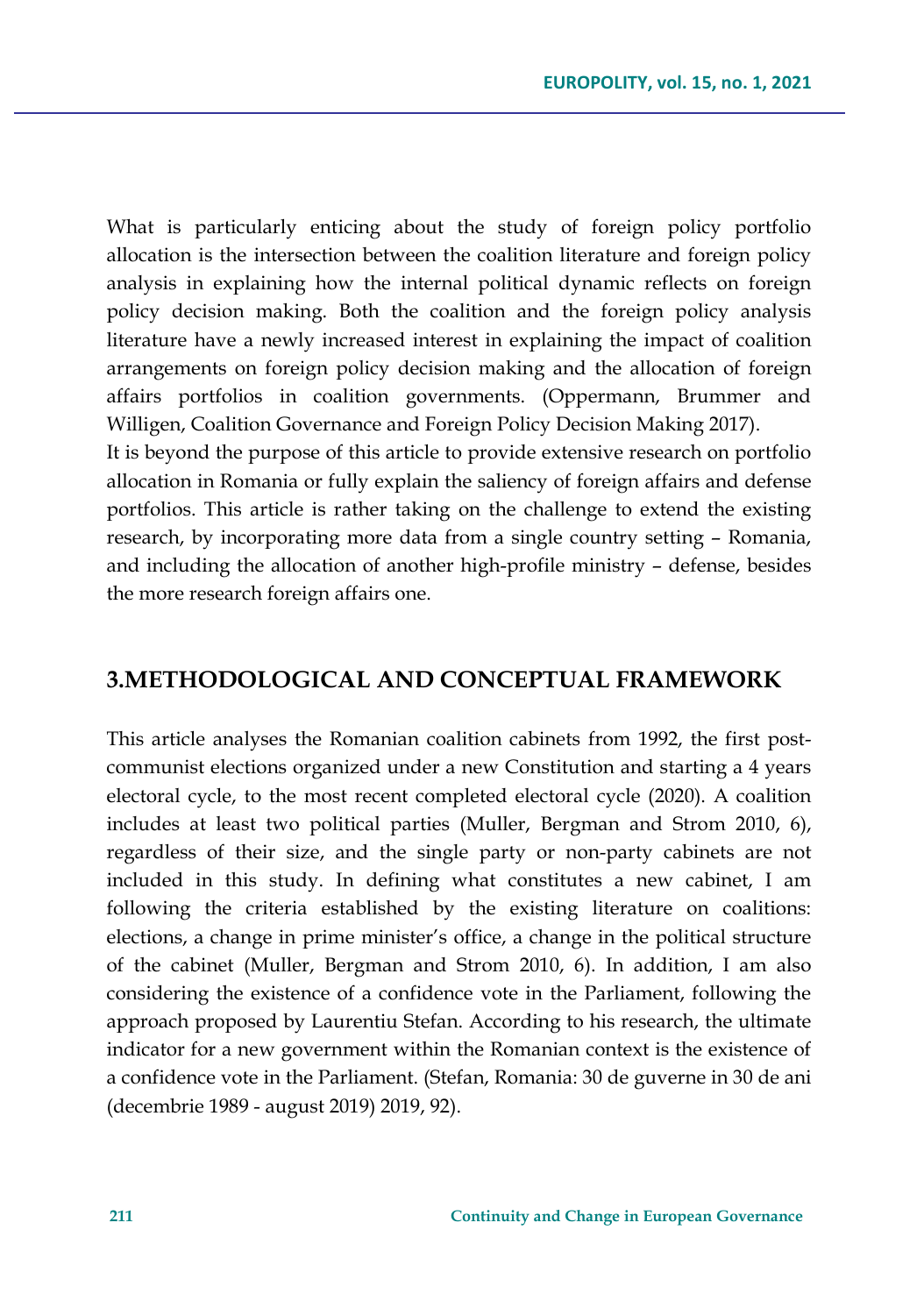However, in practice, the line of demarcation between cabinets proved to be rather fluid especially in the early years of transition. Prior to 2003, the Romanian Constitution did not prescribe explicitly the requirement for a confidence vote following any change in the party composition of the cabinet. Based on a rather lax understanding of what it meant to operate a change in the political structure of the cabinet, in six cases (Stefan, Romania: 30 de guverne in 30 de ani (decembrie 1989 - august 2019) 2019, 96) prime ministers did not request for a confidence vote, even though one junior partner either left or joined the cabinet. In two other cases, although the cabinets went through a confidence vote in the parliament following a reshuffle, the scholars still dispute whether the political structure was indeed altered and, consequently, whether these should be considered as new cabinets.

Given the complexity of this matter, I am counting as new any cabinet following at least one of the above four criteria: elections, a change in the prime minister's office, a change in the party composition/ political structure, a confidence vote in the parliament.

Another aspect to be clarified stems from the extensive use of pre-electoral alliances in post-communist Romania. There was no election without at least one such alliance between two or more political parties. However, in the postelectoral setting political parties organized themselves in separate parliamentary groups, whenever the number of parliamentary seats allowed them to, and operated rather as individual actors in negotiating portfolios and executive offices.

The practice of forming pre-electoral alliances, correlated to the fragmentation of the party system, allowed even minor political parties, sometimes rated by opinion polls below the electoral threshold, to gain parliamentary and governmental representation. Therefore, when addressing the portfolio allocation, I am counting all political parties participating in a coalition government as distinct, irrespective of the way they gained seats in the parliament - through an alliance or independently.

To answer the first research hypothesis regarding the proportionality of the Romanian coalition cabinets I will be using the disproportionality index of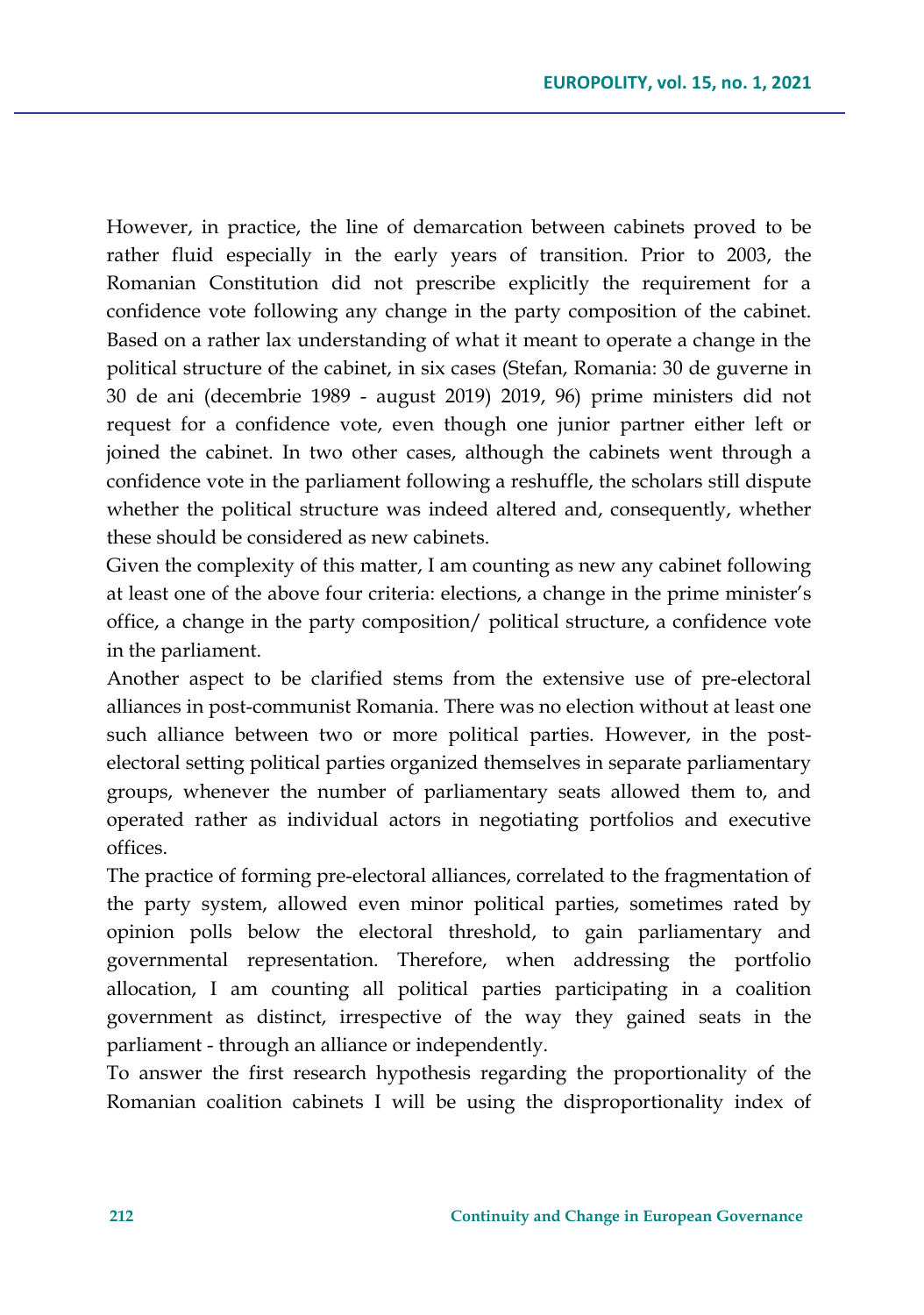portfolio allocation proposed by Lucca Verziquelli (Verzichelli 2010), based on the following formula.

$$
D = \sum |(m_i / tm) - (s_i / cs)|
$$

In this case, "D" is the disproportionality index, "m" stands for "ministry positions", "i" represents a political party, while "tm" the total number of members of a cabinet. Besides the ministerial portfolios, on various occasions cabinets included as members deputy prime ministers with or without portfolios, ministers delegate, and even state secretaries or other governmental officials raised to the status of cabinet member to elevate the political weight of their office. For example, after the 1996 elections, the first cabinet led by prime minister Victor Ciorbea included as members no less than 3 state secretaries from the Finance, Defense and Industry and Commerce Ministries. Another example is the General Secretary of the Government whose status varied over time from attending the cabinet meetings without being part of the cabinet to being a full member. While I am including all these positions in the membership of a government, I am excluding from the calculation of disproportionality nonpartisan, independent ministries.

The index itself ranges from 0, which equals perfect proportionality, to 1 as an indication of complete disproportionality. Verzichelli's model illustrates both an unweighted version of the index, in which all portfolios are equal, and a weighted one, in which the prime minister's position counts as double. For this article, I am using the unweighted version, which does not differentiate between the prime minister and the rest of the portfolios.

The proportionality rule comes with a caveat, requiring the largest party to concede to its smaller partners at least one of the prominent ministries. (Oppermann and Brummer 2020). Foreign policy and defense, especially in the post-communist context, seemed to have been less divisive issues therefore they could easily go to a party that does not lead the government. To look at the preferences of political parties for defense and foreign affairs ministries, in terms of what party gets them, I am proposing a quantitative approach. Furthermore, I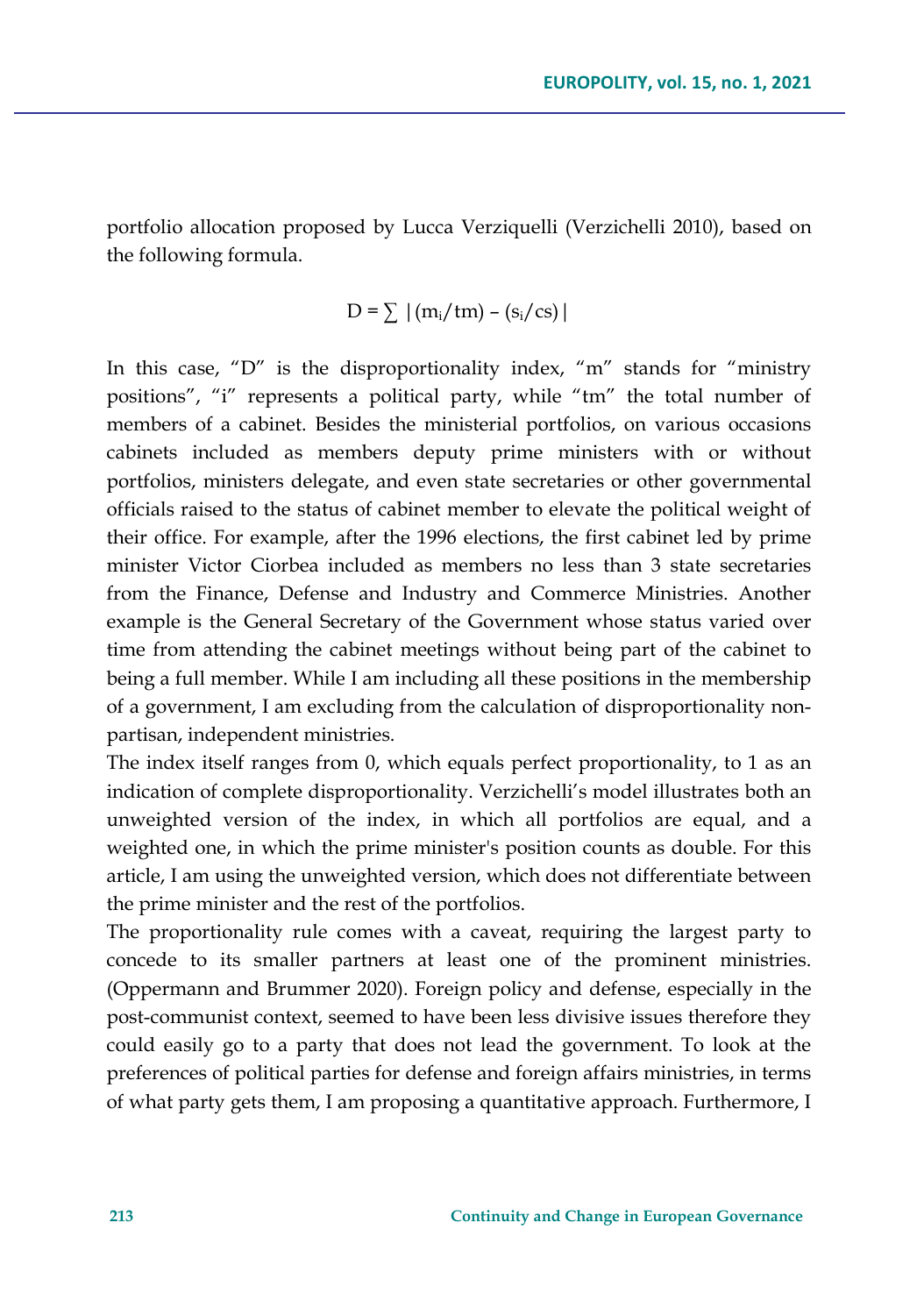will provide a contextual analysis of the data that could allow for a deeper understanding of how party preferences were shaped.

Besides my own research, I am using the database on coalition governance in Central and Eastern Europe, provided by the European Representative Democracy Data Archive (ERDDA).

### *Beyond proportionality*

*Hypothesis: While proportionality remains the norm in coalition governments in post-communist Romania, the second most important coalition partner is more likely to get either the foreign affairs or defense ministry.* 

To verify the validity of this hypothesis, the article explores first the evidence regarding proportionality and then the allocation of foreign affairs and defense cabinet positions, in quantitative terms. Nevertheless, the context is decisive and a deeper dive into some contextual elements can shed further light on the numbers themselves.

The graph below displays the disproportionality index for the portfolio allocation in 22 coalition cabinets analyzed in this study.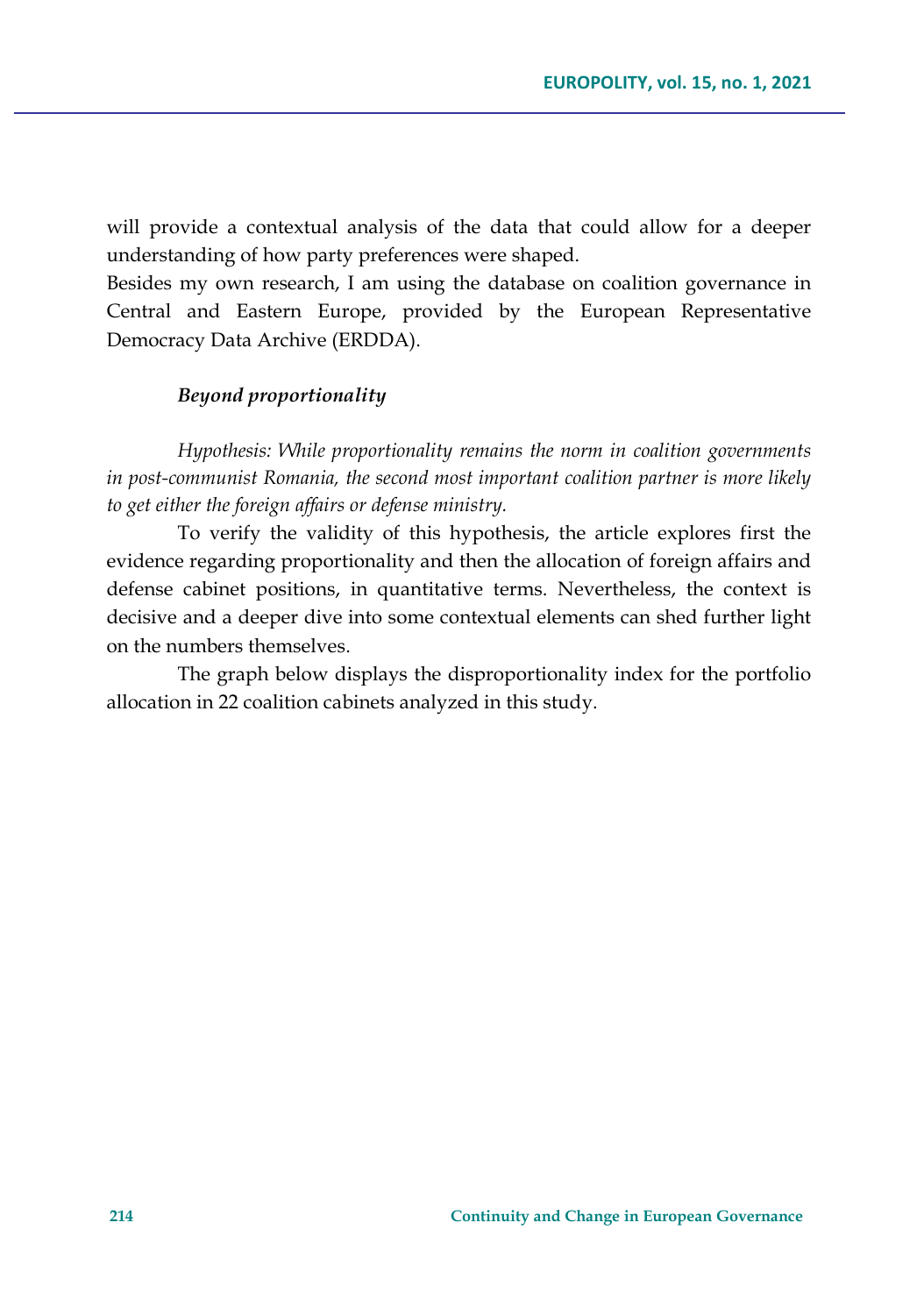

*Graph 1*

The average disproportionality of portfolio allocation for Romanian coalitions between 1992 and 2020 is 0.14, very much in line with the average of the Western European democracies<sup>[1](#page-10-0)</sup>. One look beyond such average and the index itself reveals however a more nuanced picture at the extremes of the range.

The most disproportionate cabinets (Ungureanu and Ponta 1) were both formed in the same year, 2012, under particular circumstances, and were short-lived. At the same time, they both were caused by a change in the prime minister's office and, in both cases, the disproportionality worked in favor of the junior coalition partner or partners, albeit for different reasons. In February 2012, then prime

<span id="page-10-0"></span><sup>&</sup>lt;sup>1</sup> The average unweighted disproportionality in Verzichelli's study was 0.10.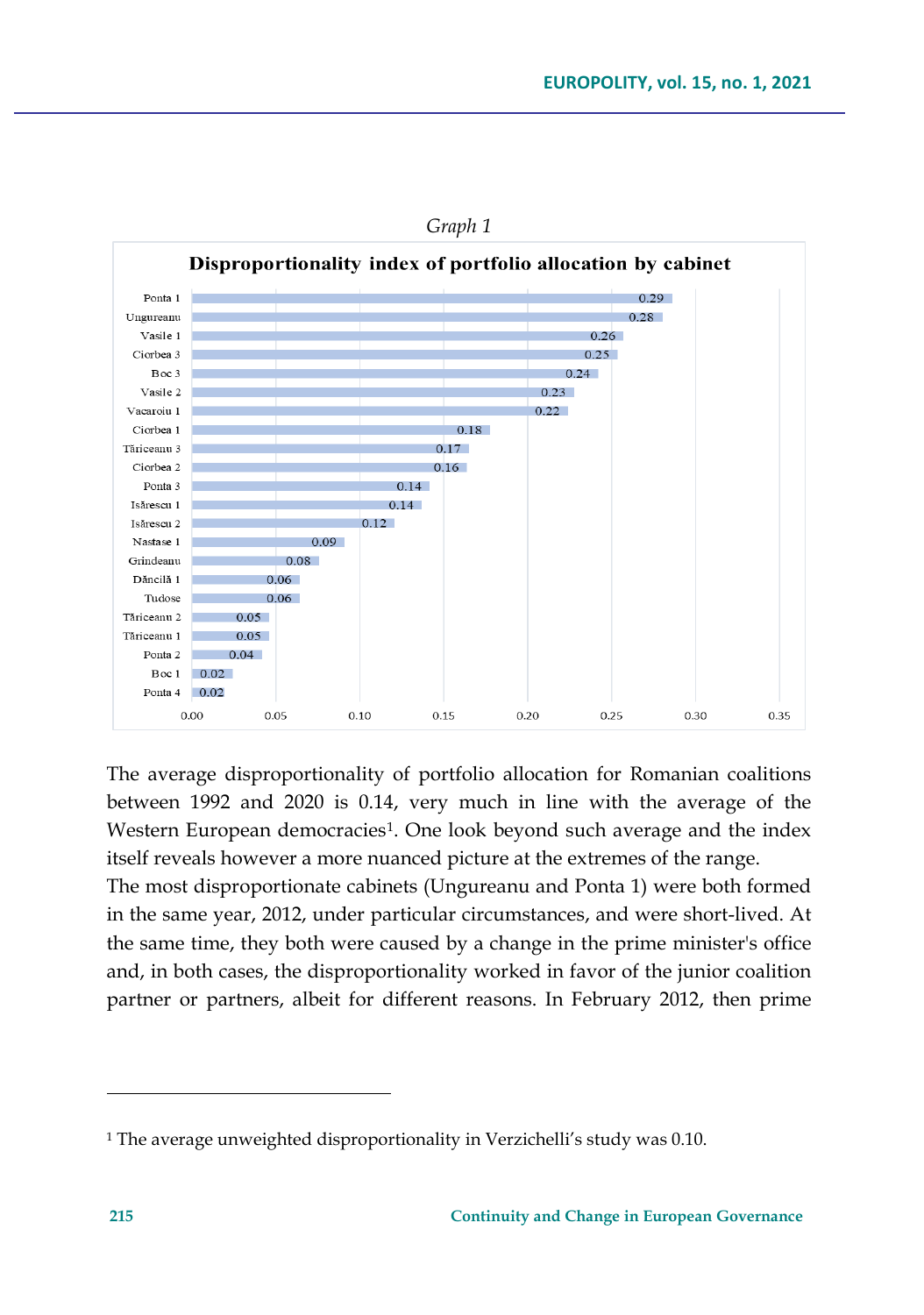minister Emil Boc resigned under increasing social and political pressure<sup>[1](#page-11-0)</sup>, and an independent prime minister was appointed in his place, Mihai Răzvan Ungureanu, a former career diplomat, and foreign affairs minister. Mihai Răzvan Ungureanu was endorsed and politically supported by the Liberal Democratic Party (PDL) and president Traian Basescu. Confronted with a volatile political climate and a fragile majority, in the face of an increasingly stronger and united opposition, the newly formed cabinet favored junior partners and compensated them with a higher proportion of cabinet position than their parliamentary strengths would have justified. Thus, the senior coalition partner – PDL – held only 60% of the portfolios despite its 74% contribution to the parliamentary strengths of the government. On the other hand, the second most important party, the Democratic Union of Hungarians of Romania (UDMR), was awarded 27% of the cabinet positions for its 14% quota of parliamentary seats. The third coalition party, the National Union for the Progress of Romania (UNPR) received for its 12% of seats 13% of the portfolios, including both foreign affairs and defense ministries, and the letter was attributed to the president of the party (see Annex 1). The fragility of this cabinet, which may account for its higher degree of disproportionality, resulted in a very short life cycle. After less than three months, Ungureanu government failed to pass a non-confidence vote in the Parliament (expressed in the Romanian system through a censorship motion) and was removed from office. <sup>[2](#page-11-1)</sup>

In May 2012, a new government was formed, led by Victor Ponta, president of the Social Democratic Party. The first Ponta cabinet has been the most disproportionate yet, but for a different reason than the cabinet it had just replaced. In negotiating a political alliance of the unified opposition – the Social Liberal Union, meant to defeat the incumbent party and president, the social-

<span id="page-11-0"></span><sup>1</sup> In February 2012, a series of protests erupted in Romania. Prime minister Emil Boc resigned "to release the tension in the country's political and social situation." https://www.theguardian.com/world/2012/feb/06/romania-pm-cabinet-resign.

<span id="page-11-1"></span><sup>2</sup> The censorship motion passed on April 27, 2012, with 235 votes, four more than the threshold required. https://www.cnn.com/2012/04/27/world/europe/romaniagovernment-collapse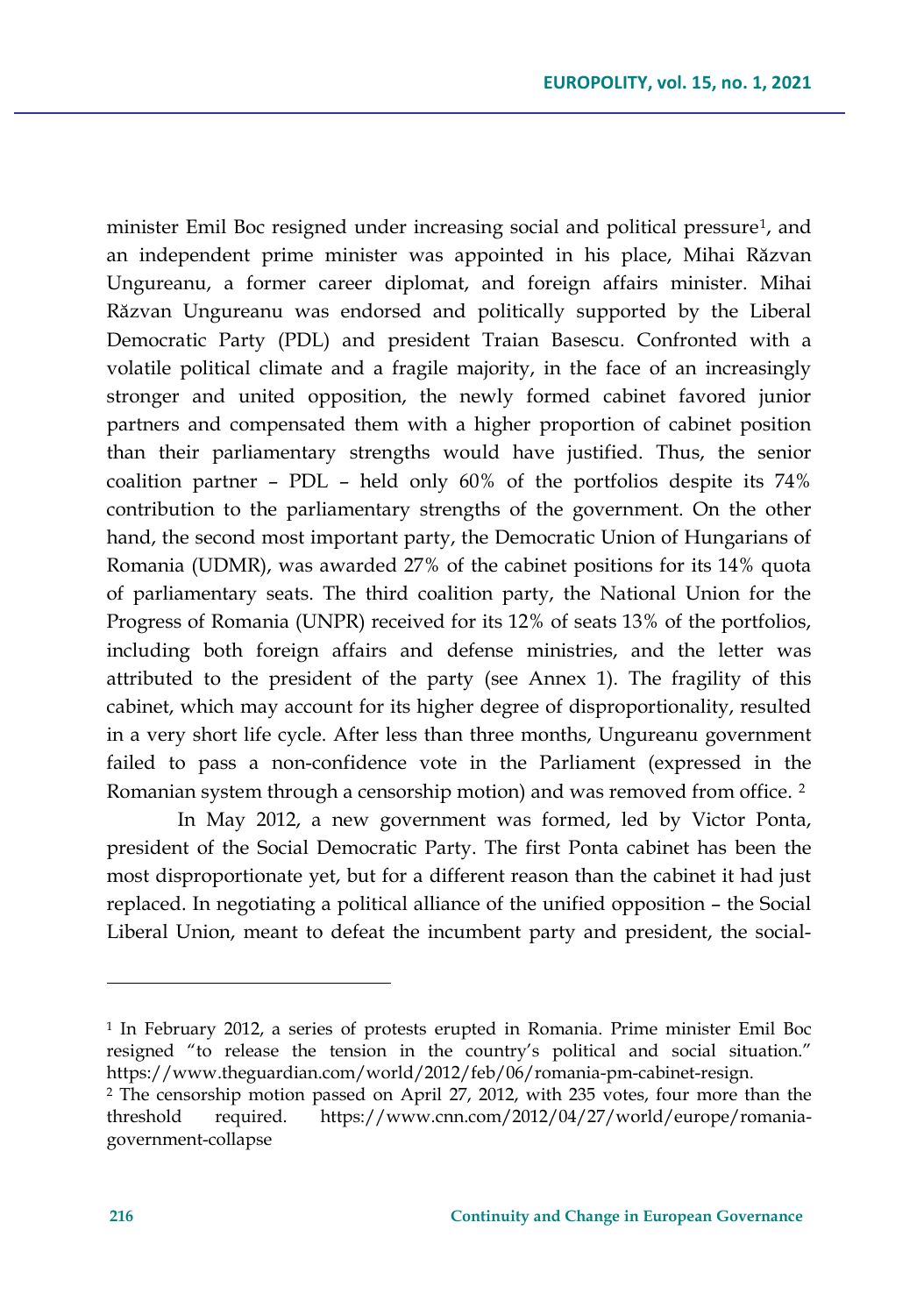democrats agreed to an equal representation in a future cabinet with the National Liberal Party and its smaller ally, the Conservative Party.<sup>[1](#page-12-0)</sup> Thus, following the successful censorship motion against the Ungureanu cabinet, when Victor Ponta was called to form a new government, the liberals and social democrats ended up with equal shares of portfolios, although the Social Democratic Party had twice as many parliamentary seats as the National Liberal Party. This was considered a strategic victory for the liberals at that time, but it eventually lasted only a few more months, until the proximate parliamentary elections, in December 2012. While the Social Liberal Union won the elections in a landslide and Victor Ponta remained prime minister, the post-electoral bargaining process in the coalition led to a different outcome of the portfolio allocation and to a new government with a distinct structure. Thus, the second Ponta cabinet became one of the most proportional ones in the post-communist history of coalition governments, with the social democrats holding 52% of the portfolios against a 53% weight in the parliamentary coalition supporting the government, and the liberals being awarded 37% of the cabinet members against 38% of parliamentary strength.

This leads us to take a deeper look at the other end of the index, to investigate the cabinets closest to perfect proportionality and the context in which they were created and operated.

Thus, 3 of the 4 most proportionate cabinets were negotiated immediately after parliamentary elections (in 2008 – Boc 1, in 2012 - Ponta 2, in 2004 - Tariceanu 1), while Ponta 4 was caused by the withdrawal from a government of a junior partner, following the loss of presidential elections for prime minister Ponta. In fact, all coalition cabinets formed following parliamentary elections in the last two decades, regardless their numerical or ideological composition, are in the

<span id="page-12-0"></span><sup>1</sup> According to the provisions of Chapter VII of the Social Liberal Union Constitutive Act, the two components of the alliance (PSD and PNL+PC) would be equally represented in the government, without considering the prime minister office. https://media.hotnews.ro/media\_server1/document-2011-02-4-8272317-0-protocol-psdpnl.pdf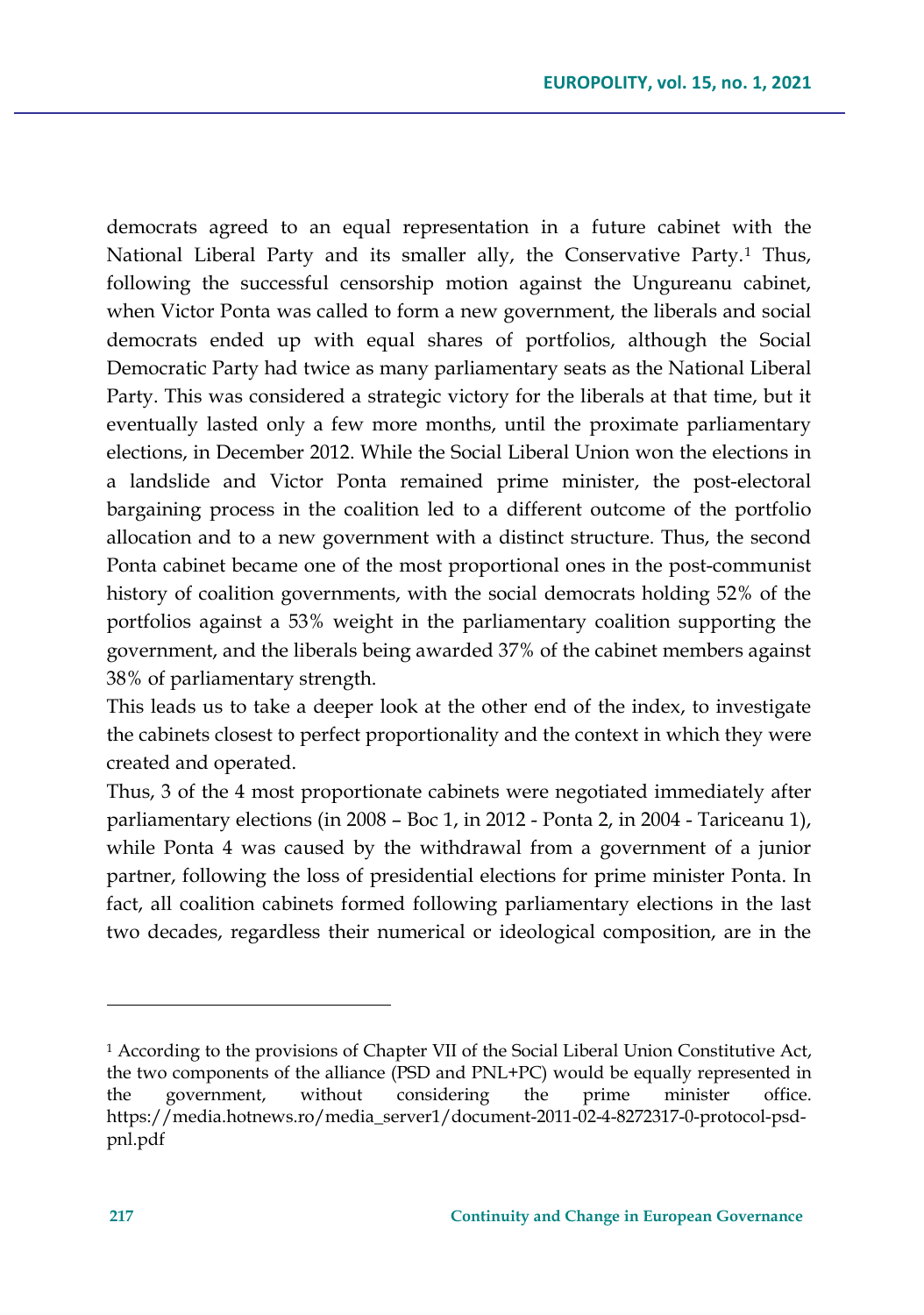top ten most proportionate (Nastase 1 in 2000, Tariceanu 1 in 2004, Boc 1 in 2008, Ponta 2 in 2012 and Grindeanu in 2016).

In 2008, the Social Democratic Party and the Liberal Democratic Party were very close to mathematical equality, as the difference between them was less than 1%. The social democrats won the most votes, however, the democrat liberals gained 8 seats more in the Parliaments. As PSD and PDL formed the new government, each having half of the portfolios was the logical distribution.

Inside this pursuit of proportionality, some portfolios are preferred over the others by different political parties. Nevertheless, the data below contradicts the hypothesis that the second in size coalition partner is likely to receive the foreign affairs or defense ministry. Out of the 22 coalitions, this was the case in less than half. The second coalition partner received foreign affairs in 10 cases, a third party in 2 cases, while in other two instances the ministers joined the office as independents, although having the support of a political party. (see Graph 2). The picture is even more striking when it comes to defense ministries, preferred by the main party of a coalition in half of the cases. In only 8 cabinets the junior coalition partner held both offices. (See Graph 3)

The number is smaller if we look at coalition cycles and specific parties. Between 1996 and 2000, in the successive cabinets coalesced around the Democratic Convention and the Social Democratic Union, the Democratic Party held the foreign affairs and defense ministries for the entire duration of this cycle, except for a short period of two months when it temporarily left the government. Between 2008 and 2012, the National Union for Romania's Progress (UNPR), the third party in size, claimed these portfolios when participating in Boc and Ungureanu cabinets, and the National Liberal Party received them as part of the coalition bargaining with the social democrats in the first Ponta cabinet, whose particular circumstances were referenced above.

Later on, UNPR preferred a deputy prime minister position, presiding over national security and defense matters, rather than the ministerial position itself, while the liberals gave up both portfolios after the 2012 elections preferring a deputy prime minister position for their finance minister, as well as the internal affairs portfolio.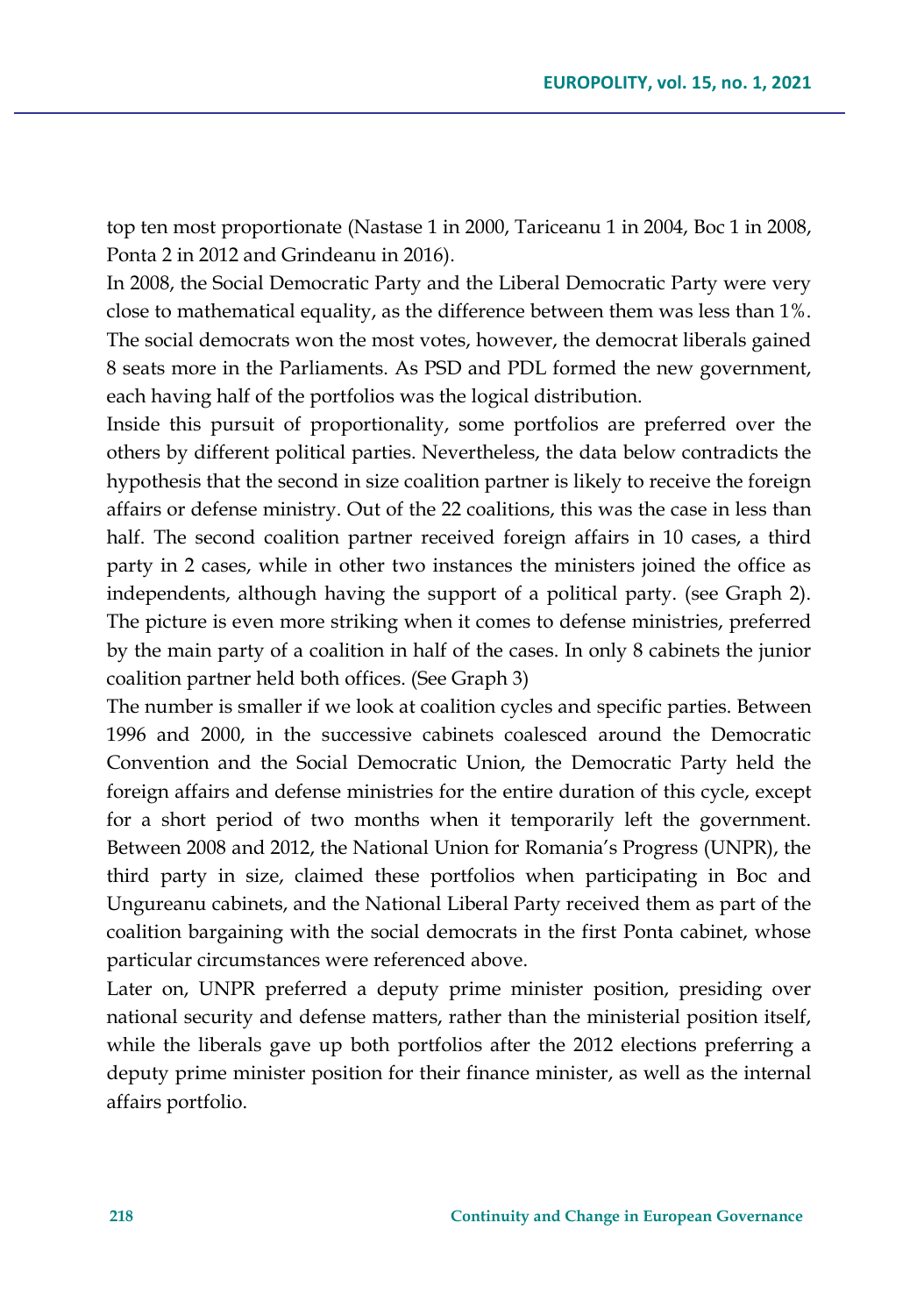

*Graph 3*

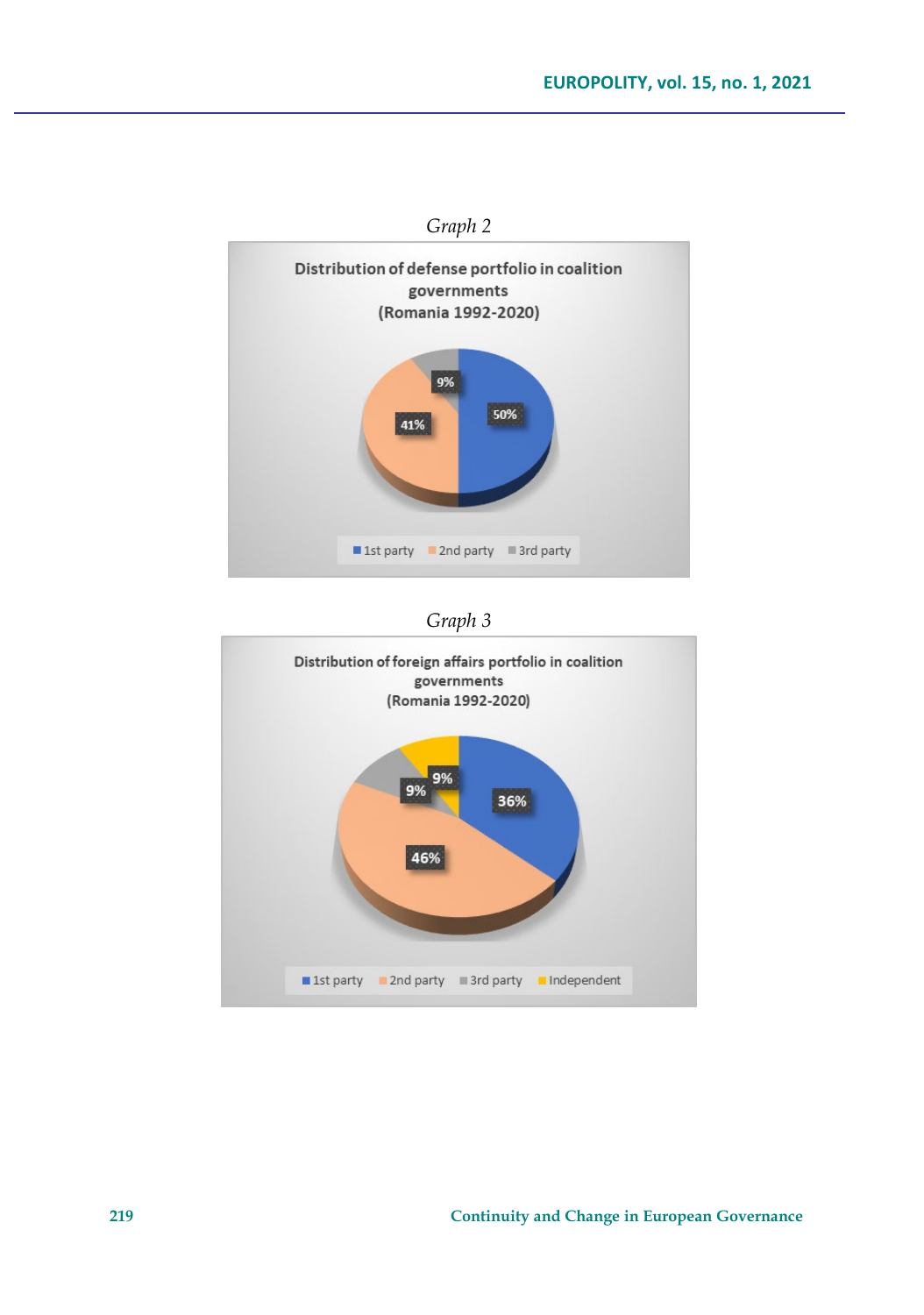# **4.CONCLUSIONS AND OPPORTUNITIES FOR FUTURE RESEARCH**

The article examined data from 22 coalition governments in post-communist Romania to determine the validity of one hypothesis. This was partially contradicted by our findings. In the first instance, the assertion that proportionality is the overall principle in coalition bargaining and portfolio allocation in Romania was verified. The index calculated for Romania shows similarities with the Western European average, being closer to perfect proportionality than to complete disproportionality.

At the same time, a closer look to the particularities of different coalitions' distribution on the proportionality index scale revealed that the more disproportionate cabinets were formed under rather unusual circumstances. On the other hand, as a more recent tendency, cabinets formed immediately after the parliamentary elections displayed a higher degree of proportionality. Thus, a possible direction for further qualitative research could be to examine under what conditions Romanian political parties and party leaders were or may be more willing to compromise at the expense of proportional representation in the government, and what motivates them.

Against the background of proportionality, the junior partners are not necessarily rewarded with foreign affairs and defense ministries, as enounced in the hypothesis. There is no distinguishable rule or pattern to predict with certainty that either of these portfolios or both would go to a different party than the main coalition party. On the contrary, as far as the defense ministry is concerned, the data shows it goes more often to the senior party. Foreign affairs ministry, however, was more likely than defense to go to a different party that the one holding the prime minister office.

These findings open up the opportunity and need for further studies. Qualitative research, particularly interviews with former party leaders involved in coalition bargaining and former ministers may prove not just an useful but a central piece in understanding the preference for these two portfolios or the lack thereof, and how their salience might have evolved over time. An inquiry into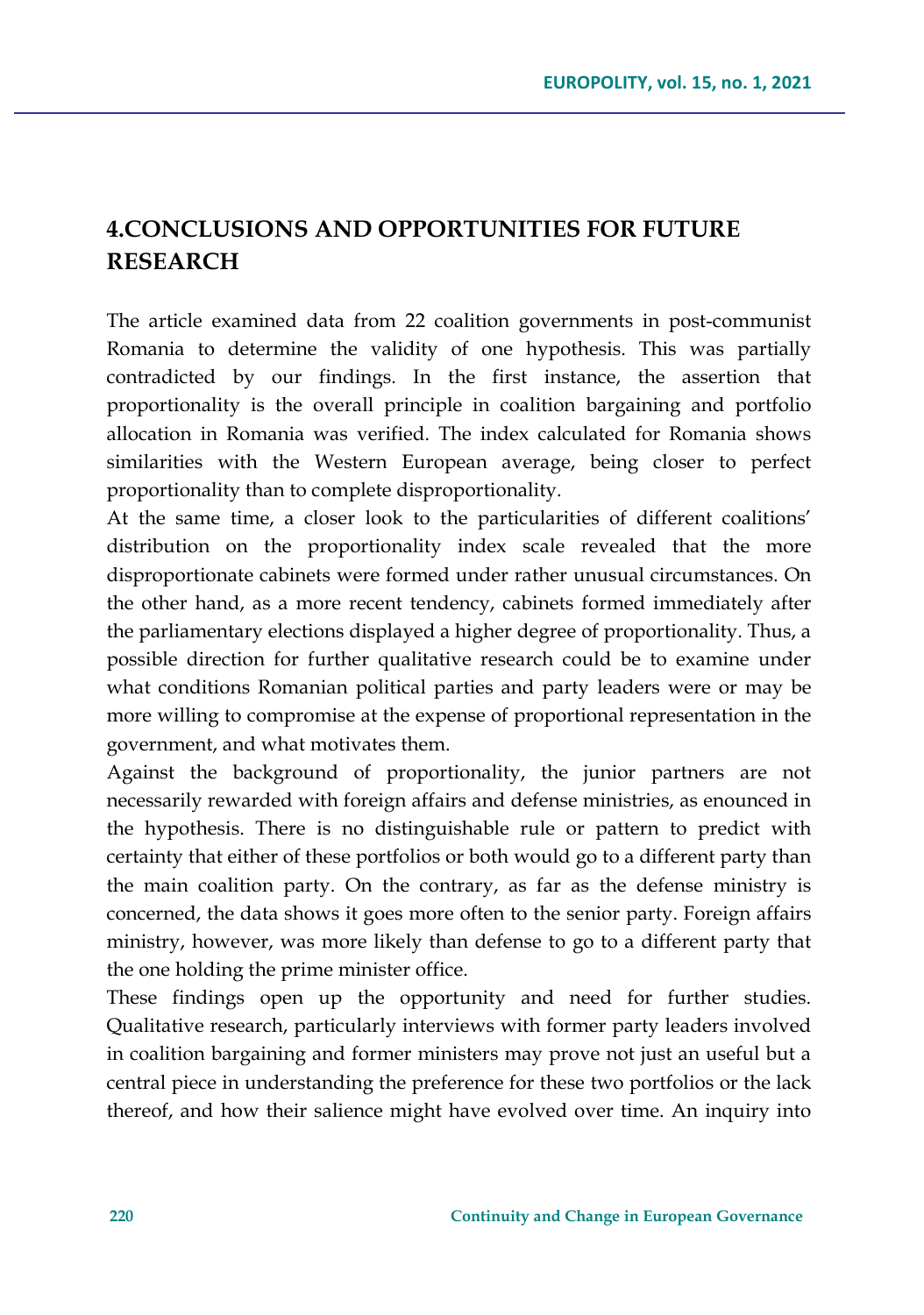the thinking and reasoning of political leaders involved in negotiating these portfolios could establish whether and how the NATO and EU memberships impacted portfolio salience in relationship to foreign affairs and defense. The next step would be extending the inquiry to other former communist countries from Central and Eastern Europe and identify regional tendencies.

## **REFERENCES**

- Back, Hanna, and Thomas Persson. 2014. n.d. "Party Size and Portfolio Payoffs. A Study of the Mechanism Unverlying Gamson's Law of Proportionality." *ECPR Joint Sessions in Granada.* 15(1): 10-34.
- Bergman, Torbjorn, Gabriella Ilonszki, and Wolfgang C. Muller. 2019. *Coalition Governance in Centeral Eastern Europe.* Oxford, UK: Oxford University Press.
- Budge, Ian, and Michael Laver. 1986. "Office Seeking and Policy Pursuit in Coalition Theory." *Legislative Studies Quarterly.* Washington University. 11 (4): 485-506.
- Druckman, James N, and Andrew Roberts. 2005. "Context and Coalition-Bargaining. Comparing Portfolio Allocation in Eastern and Western Europe." *Pary Politics.* SAGE Publications. 11 (5): 535-555.
- Druckman, James N, and Andrew Roberts. 2008. "Measuring portfolio salience in Eastern Europe parliamentary democracies." *European Journal of Political Research.* 47: 101-134.
- Druckman, James N, and Paul V Warwick. 2005. "The misssing piece: Measuring portfolio salience in Western European parliamentary democracies." *European Journal of Political Research.* Vol. 44(1): 17-42.
- Gamson, William A. 1961. "A Theory of Coalition Formation." *American Sociological Review.* 26: 373-382.
- Muller, Wolfgang C, Torbjorn Bergman, and Kaare Strom. 2010. "Coalition Theory and Cabinet Governance: An Introduction." *Cabinets and Coalition Bargaining. The Democratic Life Cycle in Western Europe*, edited by Kaare Strom, Wolfgang C Muller and Torbjorn Bergman. 1-50. New York: Oxford University Press.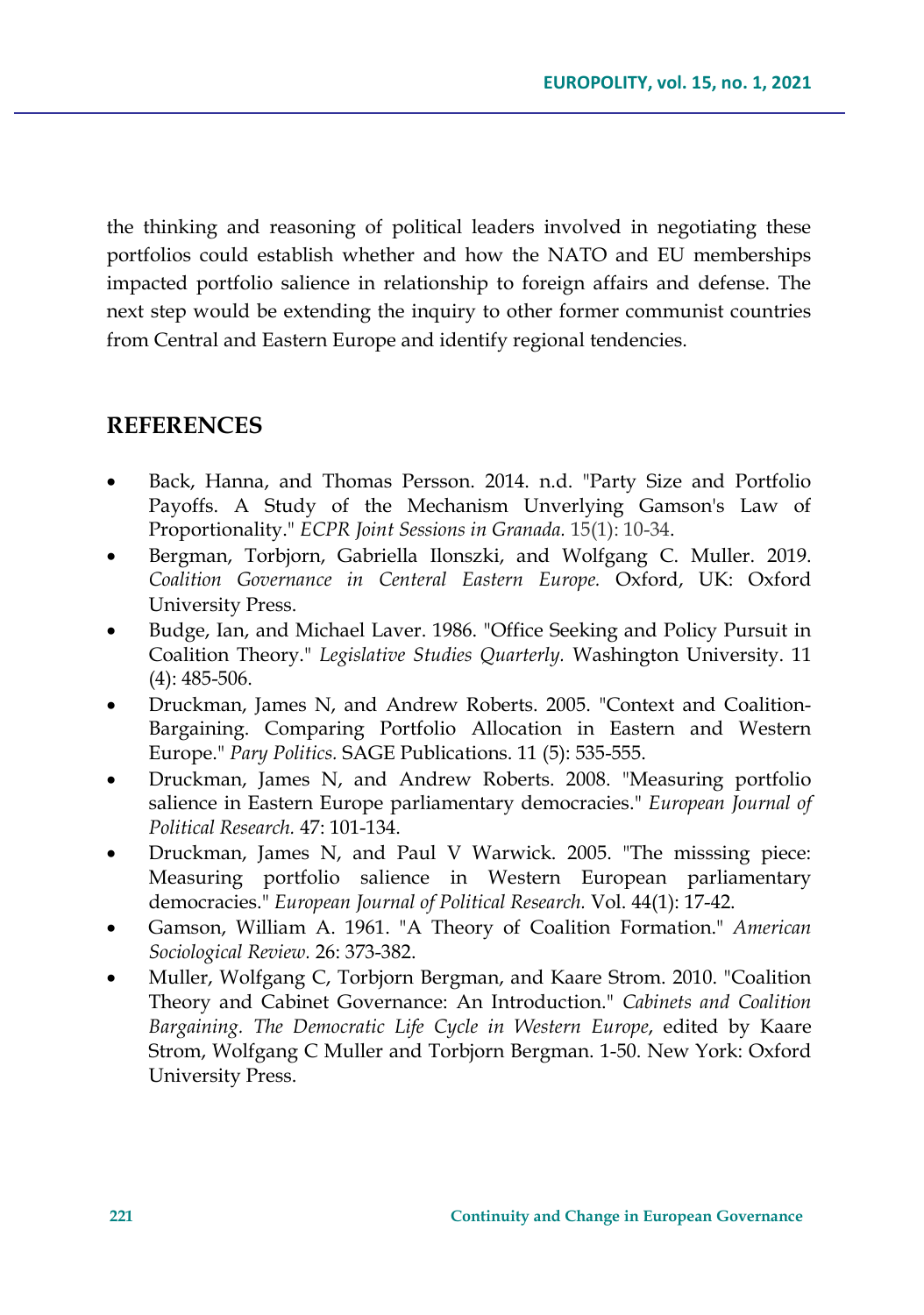- Oppermann, Kai, and Klaus Brummer. 2020. "Who Gets What in Foreign Affairs? Explaining the Allocation of Foreign Ministries in Coalition Governments." *Government and Opposition.* 55: 241-259.
- Oppermann, Kai, Klaus Brummer, and Niels van Willigen. 2017. "Coalition Governance and Foreign Policy Decision Making." *European Political Science.* 16: 489-501.
- Pavel, Dan, and Iulia Huiu. 2003. *"Nu putem reuși decît împreună." O istorie analitică a Convenției Democratice, 1989-2000.* Iași: Polirom.
- Stefan, Laurentiu. 2019. "Romania. Presidential Politics and Coalition Bargaining." *Coalition Governance in Centeral Eastern Europe*. edited by Torbjorn Bergman and Gabriella: Muller, Wolfgang C. Ilonszki. 388-434.
- Stefan, Laurentiu. 2019. "Romania: 30 de guverne in 30 de ani (decembrie 1989 - august 2019)." *Sfera Politicii.* 1-2: 90-99.
- Stroom, Kaare, Wolfgang C Muller, and Torbjorn Bergman. 2008. *Cabinets and Coalition Bargaining. The Democratic Life Cycle in Western Europe.* New York: Oxford University Press.
- Verzichelli, Luca. 2010. "Portfolio Allocation." *Cabinets and Coalition Bargaining. The Democratic Life Cycle in Western Europe*, edited by Kaare Stroom, Wolfgang C Muller and Torbjorn Bergman. 237-267. New York: Oxford University Press.
- Warwick, Paul V, and James N Druckman. 2001. "Portfolio Salience and the Proportionality of Payoffs in Coalition Governments." *British Journal of Political Science.* 31: 627-649.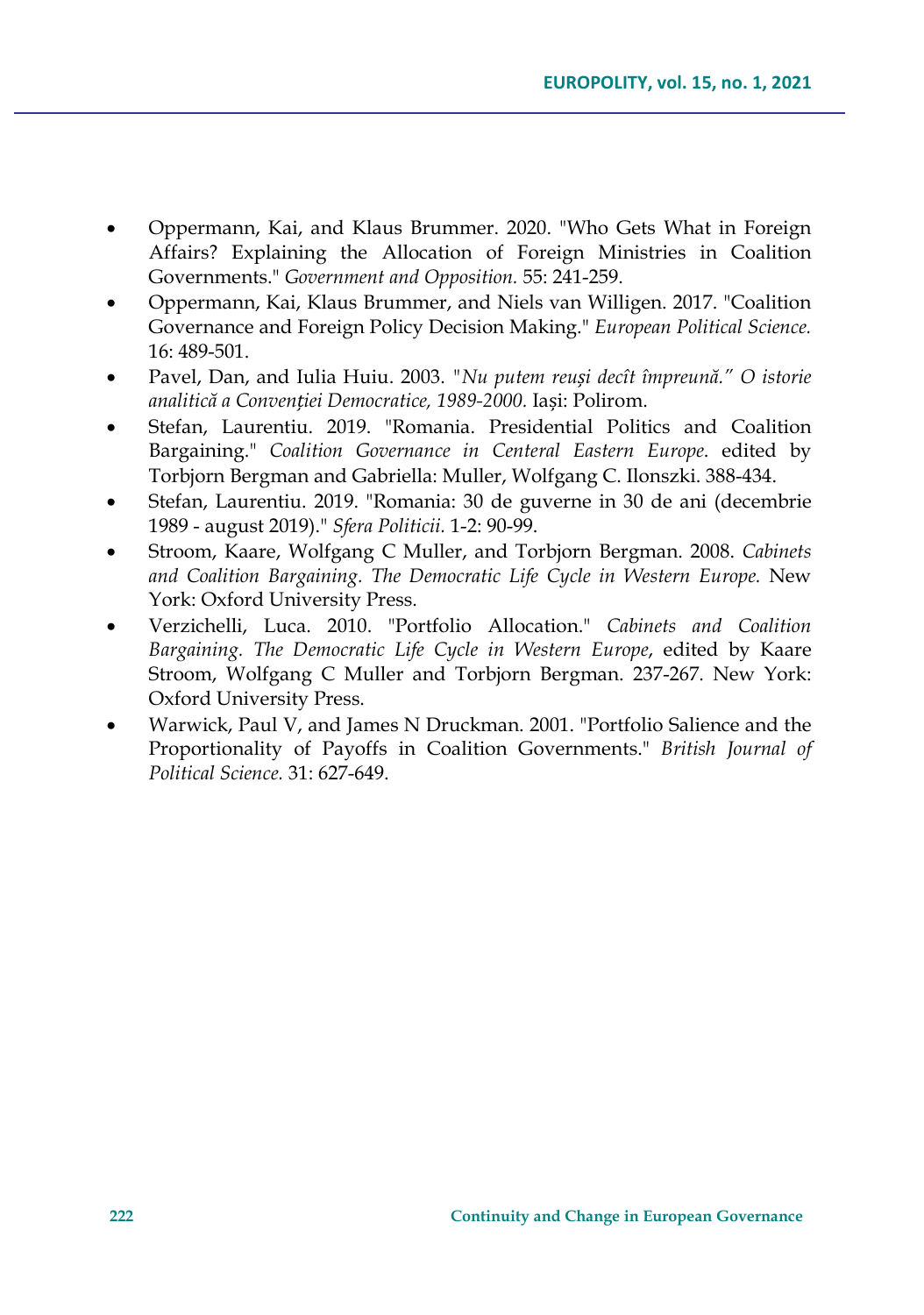#### *Annex 1*

| Cabinet     |              | Party        | % cabinet | % coalition<br>seats | Foreign<br>Affairs<br>Portfolio | Defense<br>Portfolio |
|-------------|--------------|--------------|-----------|----------------------|---------------------------------|----------------------|
| Văcăroiu 1  | First party  | <b>PSD</b>   | 91%       | 80%                  | $\boldsymbol{\mathsf{x}}$       | x                    |
|             | Second party | <b>PUNR</b>  | 9%        | 20%                  |                                 |                      |
| Ciorbea 1   | First party  | <b>PNTCD</b> | 46%       | 40%                  |                                 |                      |
|             | Second party | PD           | 21%       | 18%                  | $\mathbf x$                     | X                    |
| Ciorbea 2   | First party  | <b>PNTCD</b> | 48%       | 40%                  |                                 |                      |
|             | Second party | PD           | 24%       | 24%                  | $\mathbf x$                     | $\mathbf x$          |
| Ciorbea 3   | First party  | <b>PNTCD</b> | 64%       | 51%                  |                                 | $\bar{x}$            |
|             | Second party | <b>PNL</b>   | 23%       | 24%                  |                                 |                      |
|             | Independent  |              |           |                      | $\mathbf x$                     |                      |
| Vasile 1    | First party  | <b>PNTCD</b> | 42%       | 39%                  |                                 |                      |
|             | Second party | PD           | 33%       | 23%                  | $\mathbf x$                     | X                    |
| Vasile 2    | First party  | <b>PNTCD</b> | 42%       | 40%                  |                                 |                      |
|             | Second party | PD           | 33%       | 24%                  | $\mathbf x$                     | $\mathbf x$          |
| Isărescu 1  | First party  | <b>PNTCD</b> | 44%       | 40%                  |                                 |                      |
|             | Second party | PD           | 22%       | 23%                  | x                               | x                    |
| Isărescu 2  | First party  | <b>PNTCD</b> | 47%       | 41%                  |                                 |                      |
|             | Second party | PD           | 24%       | 24%                  | $\mathbf x$                     | $\mathbf x$          |
| Năstase 1   | First party  | PDSR(PSD     | 88%       | 90%                  | $\mathbf x$                     | $\bar{\mathbf{x}}$   |
|             | Second party | <b>PSDR</b>  | 8%        | 6%                   |                                 |                      |
| Tăriceanu 1 | First party  | PNL          | 42%       | 42%                  | $\mathbf x$                     | $\mathbf x$          |
|             | Second party | PD           | 29%       | 30%                  |                                 |                      |
| Tăriceanu 2 | First party  | <b>PNL</b>   | 48%       | 48%                  | x                               |                      |
|             | Second party | PD           | 33%       | 35%                  |                                 | X                    |
| Tăriceanu 3 | First party  | <b>PNL</b>   | 78%       | 73%                  | $\mathbf x$                     | $\mathbf x$          |
|             | Second party | <b>UDMR</b>  | 22%       | 30%                  |                                 |                      |
| Boc 1       | First party  | PDL          | 50%       | 51%                  |                                 | $\mathbf x$          |
|             | Second party | PSD          | 50%       | 49%                  | $\mathbf x$                     |                      |
| Boc 3       | First party  | PDL          | 67%       | 79%                  | $\mathbf x$                     |                      |
|             | Second party | <b>UDMR</b>  | 27%       | 15%                  |                                 |                      |
|             | Third party  | <b>UNPR</b>  | 7%        | 7%                   | $\mathbf x$                     | $\mathbf x$          |
| Ungureanu   | First party  | PDL          | 60%       | 74%                  |                                 |                      |
|             | Second party | UDMR         | 27%       | 14%                  |                                 |                      |
|             | Third party  | <b>UNPR</b>  | 13%       | 12%                  | x                               | x                    |
| Ponta 1     | First party  | <b>PSD</b>   | 47%       | 61%                  |                                 |                      |
|             | Second party | PNL          | 47%       | 35%                  | $\mathbf x$                     | X                    |
| Ponta 2     | First party  | <b>PSD</b>   | 52%       | 53%                  | $\mathbf x$                     | $\mathbf x$          |
|             | Second party | <b>PNL</b>   | 37%       | 38%                  |                                 |                      |
| Ponta 3     | First party  | <b>PSD</b>   | 78%       | 71%                  | $\mathbf x$                     | $\mathbf x$          |
|             | Second party | <b>UDMR</b>  | 9%        | 9%                   |                                 |                      |
| Ponta 4     | First party  | PSD          | 71%       | 72%                  |                                 | $\mathbf x$          |
|             | Second party | ALDE         | 19%       | 18%                  |                                 |                      |
|             | Independent  |              |           |                      | $\mathbf x$                     |                      |
| Grindeanu   | First party  | <b>PSD</b>   | 85%       | 88%                  |                                 | $\mathbf x$          |
|             | Second party | ALDE         | 15%       | 12%                  | $\mathbf x$                     |                      |
| Tudose      | First party  | PSD          | 85%       | $88\%$               |                                 | $\mathbf x$          |
|             | Second party | ALDE         | 15%       | 12%                  | $\mathbf x$                     |                      |
| Dăncilă 1   | First party  | <b>PSD</b>   | 85%       | 88%                  |                                 | $\mathbf x$          |
|             | Second party | <b>ALDE</b>  | 15%       | 12%                  | $\mathbf x$                     |                      |